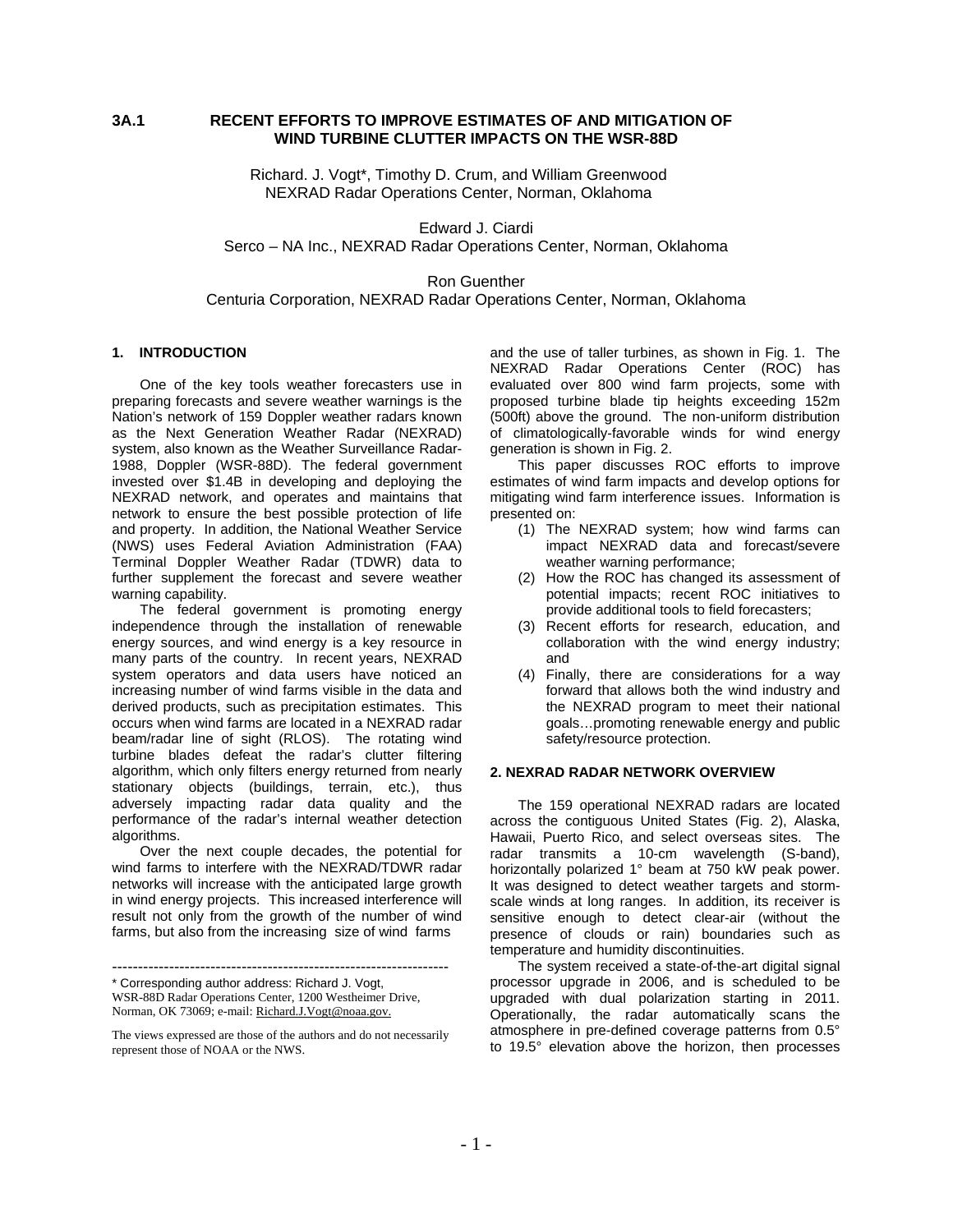

Fig. 1. U.S. Department of Energy projected increases in wind turbine height (top dead center) and turbine capacity (black line) from 2010 to 2030. The upper-left depiction of an airplane outline over the hub of a turbine represents the radar cross section a turbine can have, approximately the same as a 747 airliner.



**Fig. 2**. development with NEXRAD locations (red circles) overlaid. U.S. Department of Energy 50-meter wind resource map showing areas (colored) favorable for wind energy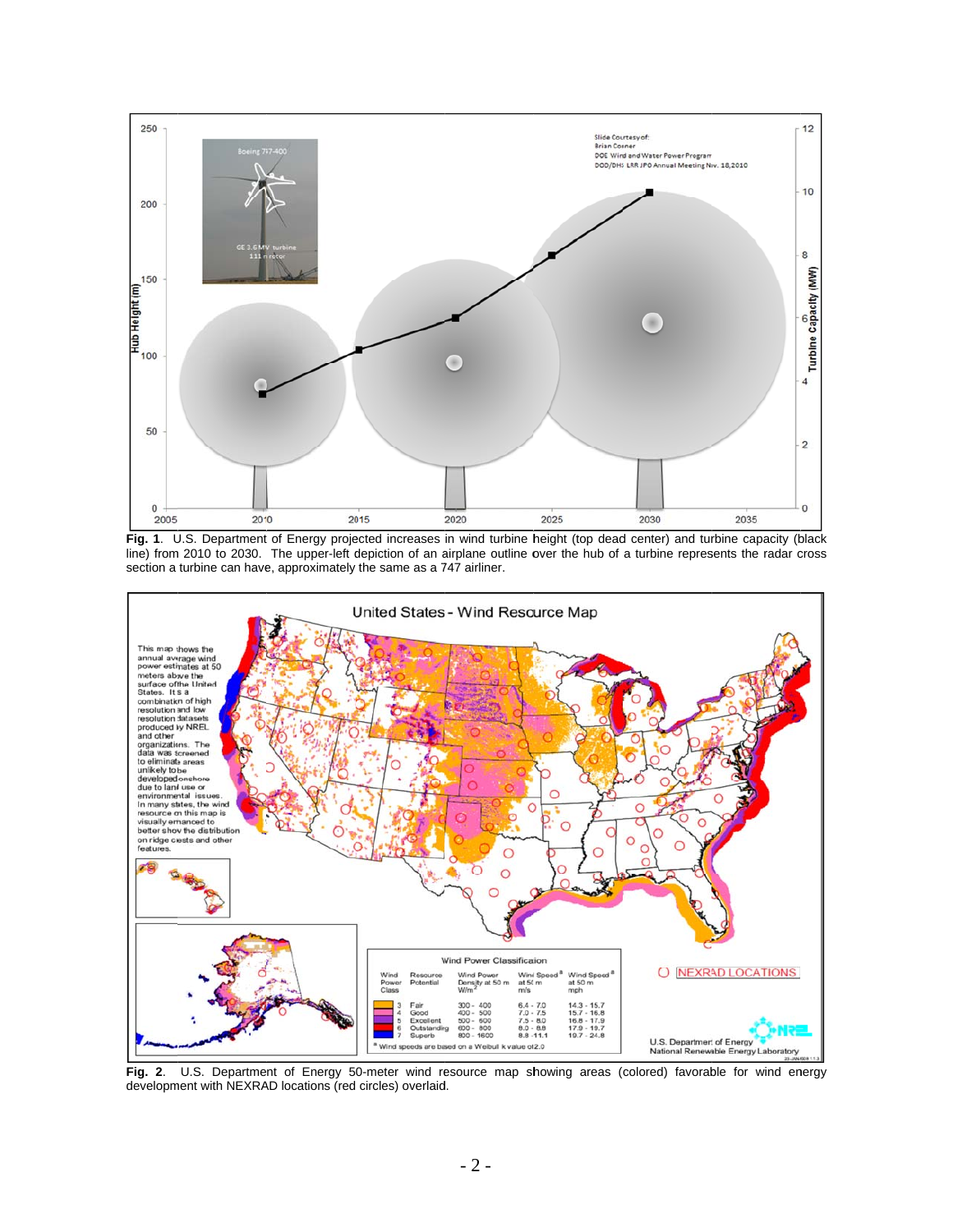and distributes reflectivity, mean radial velocity, and spectrum width (a measure of the variability of radial velocities in the resolution volume) data. From this data, computer algorithms generate a suite of meteorological and hydrological products and alerts used for determining short-term forecasts, advisories, and warnings for significant weather events such as tornadoes, large hail, wind shear, downbursts, flash floods, and other weather phenomena. National Weather Service and Department of Defense (DoD) weather forecasters use NEXRAD data to provide lifeand resource-saving information to support: public, military operations, and inform resource protection decision makers (e.g., emergency managers). The data are also used for the safe and efficient operation of the National Airspace System - NEXRAD data are displayed on FAA air traffic controllers' screens and sent directly to many airborne aircraft. Additionally, the commercial weather industry has experienced rapid growth in the last decade, due in part to the availability of and use of real-time NEXRAD data. Television broadcasters rely on both their own weather surveillance radars and data collected from the NEXRAD network to inform their viewers of evolving weather conditions.

The general public may access the radar data from private companies and the Internet  $(e.g.,$ http://radar.weather.gov/). Detailed information about the NEXRAD radar is available in (Federal Meteorological Handbook No. 11, Parts A - D; http://www.roc.noaa.gov/FMH 11/default.asp).

There are important differences between weather surveillance radars, such as NEXRAD, and air surveillance radars (ASRs), such as those operated by the FAA, Department of Homeland Security (DHS) and DoD. While they both operate on similar principles, their targets of interest and signal processing are significantly different. ASRs look for large, hard, point targets

(aircraft) and process the data to mitigate weak environmental returns. In contrast, weather surveillance radars look for very small, widely distributed targets (e.g., water droplets, aerosols, atmospheric particulates) and perform signal processing to remove or mitigate Therefore, ASR-wind turbine strong, point targets. clutter (WTC) mitigation techniques may not be applicable to weather radars. Also, the identification and removal of WTC is likely to be more difficult for weather radars since the many rotating blades of a wind farm return signals appear very similar to real weather (Fig. 3).

### 3. IMPACTS OF WIND FARMS ON THE NEXRAD **RADAR**

The types and severity of impacts is dependent on distance, intervening terrain, height of the turbines relative to the radar beam, and size of the wind farm. In general, the impacts begin to dramatically increase when wind farms are sited in the RLOS within approximately 18 km of the NEXRAD (Fig. 4). Severe impacts can occur if they are sited in the RLOS within 3 km of the radar. Wind farms can impact NEXRAD radars in four ways:

(1) When the turbine blades are moving and they protrude into the RLOS, they can reflect unfilterable energy back to the radar system and appear as clutter in the base data (reflectivity, velocity, and spectrum width). Unfortunately, this corrupted data is then used by other radar algorithms to detect certain storm characteristics. such as rotation (tornadoes) and storm motion. and to produce a suite of weather products, including precipitation estimates, vertical wind



Fig. 3a. This Velocity image (0.5 degree scan) from the Great Falls, MT WSR-88D (KTFX) on February 9, 2006 at 1859 GMT shows how only a few turbines very close to the radar can cause a relatively large impact on radar data. The 6 turbines are approximately 6km from the WSR-88D and in the RLOS. The velocity data is contaminated in azimuth for 9 degrees and out beyond 20km due to multi-path and inter-turbine scattering. Fig. 3b. This Reflectivity image (0.5 degree scan) from the Dyess AFB,<br>TX WSR-88D (KDYX) on September 9, 2008 at 1044 GMT shows how a large area of wind turbines box annotation) can look similar to weather returns. Note that weather returns down range of the wind farm do not appear to be affected by attenuation due to the wind farm. Potential blockage/attenuation of radar signals by wind farms must be analyzed on a case-by-case basis.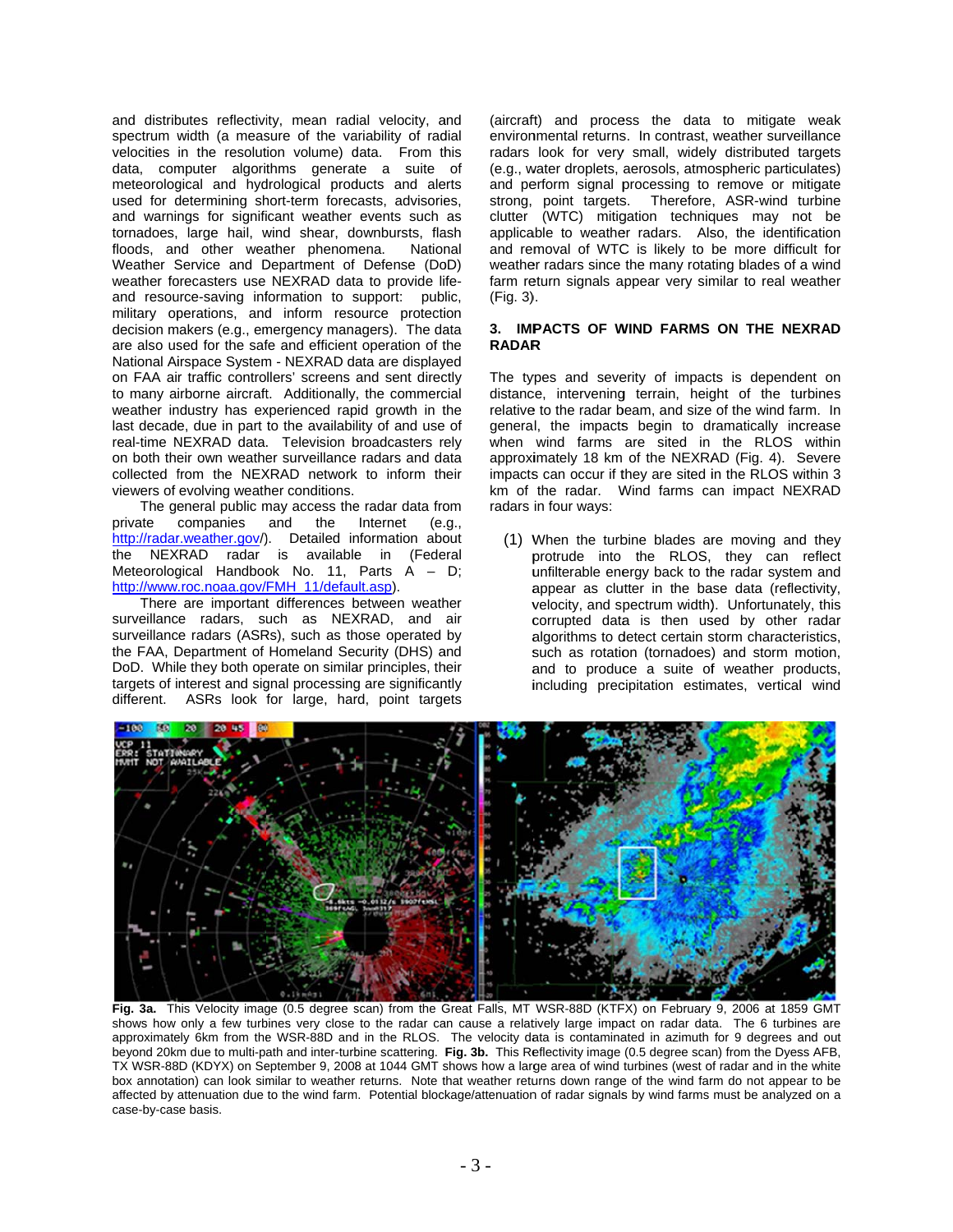profiles, and severe weather alerts. **Turbines** sited within 18 km of NEXRAD begin to impact multiple elevation scanning angles and create multipath scattering returns that show up as spikes of enhanced reflectivity down range of the wind farm.

- (2) When turbines are within 3km of the radar, wind turbines' large nacelles (hubs) can physically block a significant percentage of the radar's narrow beam, attenuating the radar signal and impacting data throughout the entire range of the radar.
- (3) Radar energy reflected from towers and turbine blades can damage the radar receiver and cause other severe impacts. If turbines are sited in the radar's near field, which for the NEXRAD is within 1500m of the antenna, then they can damage the radar receiver and/or cause unpredictable impacts to radar beam formation.
- When turbines are sited within 200m of a  $(4)$ NEXRAD, there is potential for construction or maintenance personnel to be exposed to microwave energy exceeding **OSHA** (Occupational Safety and Health Administration) thresholds.

Examples of how wind farms appear on operational NEXRADs are shown in Fig. 3. These and other examples  $are$ available  $at.$ http://www.roc.noaa.gov/windfarm/windfarm\_impacts.as  $\overline{p}$ 

Figure 4 depicts the relative notional impact of wind farms on NEXRAD radars as a function of distance if wind turbines are in the RLOS. Impacts increase exponentially as wind farms are sited closer to the radar, especially within 18km, and radar operator workarounds become more difficult. Determination of RLOS and impact distance are highly dependent on local terrain, requiring site-by-site analyses. Wind turbine clutter has not had a major negative impact on forecast or warning operations, yet. However, with more and larger wind turbines coming on line, experience gained to date strongly suggests that negative impacts should be anticipated -- some sufficient to compromise the ability of radar data users to perform their missions.

#### 4. RECENT EFFORTS TO IMPROVE WIND FARM **IMPACT ASSESSMENTS**

The ROC learns of potential wind farm developments through formal and informal methods. Formally, the Department of Commerce's National Telecommunications and Information Administration (NTIA) acts as a clearinghouse for developers to voluntarily submit wind farm proposals for review by several Federal agencies, including NOAA. This formal process is in the American Wind Energy Association's (AWEA) Wind Siting Handbook (AWEA 2008). Informally, the ROC learns of wind farm projects from local weather forecast offices, through local news articles or web links to news stories referencing planned The ROC proactively contacts the wind farms. developers if the project appears to have potential impacts to the nearby NEXRAD. Also, developers can anonymously analyze a potential wind farm project for NEXRAD impacts early in the planning process using a GIS tool located on the FAA's Obstruction Evaluation/Airport Airspace Analysis web site at https://oeaaa.faa.gov/oeaaa/external/portal.jsp. **This** tool is currently being upgraded to reflect the ROC's new analysis criteria.

The ROC provides a case-by-case analysis of potential wind farm impacts on NEXRAD data and forecast/warning operations. In the last 4 years, the ROC has analyzed over 800 wind energy project



Fig. 4. Estimated impacts of wind farms on NEXRAD radars relative to the separation distance.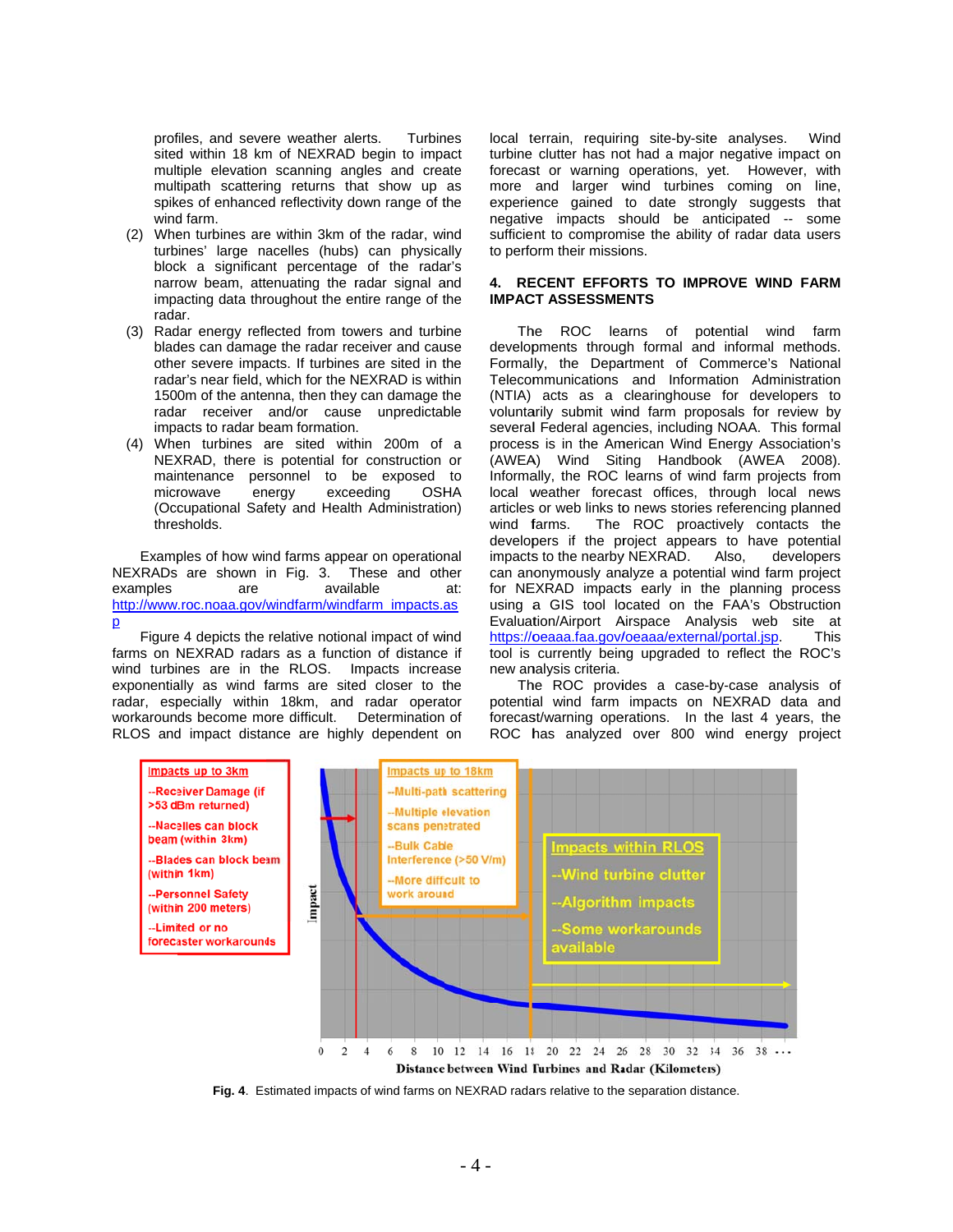proposals on a case-by-case basis. The ROC uses a geographic information system (GIS) database that utilizes data from the Space Shuttle Radar Topography Mission to create a RLOS map specific to the proposal area or turbines under study. The ROC then performs a meteorological and engineering analysis using:

- (1) Distance from radar to turbines;
- (2) Maximum height of turbine blade tips;
- (3) Number of wind turbines:
- (4) Elevation of the nearby NEXRAD antenna;
- (5) An average 1.0 degree beam width spread; and terrain (GIS database).

From this data, the ROC determines if the main radar beam will intersect any tower or turbine blade based on the Standard Atmosphere's refractive index profile. Finally, the ROC estimates operational impacts based upon type and amount of severe weather in the counties surrounding the wind farm.

Initially, the ROC established the RLOS as a benchmark for seeking further discussions with developers on mitigation strategies. However, our experience over the past few years is that most wind farms in the RLOS, while a nuisance to radar users. have not proven to significantly impact forecast/warning operations. In order to focus our efforts on wind farm proposals that have moderate to high potential for impacts, we have limited mitigation discussions to those wind farms that are within 18km (10nm) (flat terrain) of a Less than 10% of analyzed wind farm NEXRAD. proposals have been projected to be within 10 miles (18km) of a NEXRAD, and only a hand full out of 800 proposals had a wind farm sited within 3km of NEXRAD.

So far, most developers are trying to keep a safe distance.

#### 5. RECENT NOAA/NWS WIND TURBINE CLUTTER (WTC) MITIGATION INITIATIVES

In 2010, progress was made in our effort to provide training and tools to NWS field offices to mitigate WTC impacts on the radar. First the NWS Warning Decision Training Branch in Norman, OK developed a 1-hour online course for forecasters on identifying and mitigating WTC (http://www.wdtb.noaa.gov/). This training should help raise awareness of the issue within the NWS and help forecasters avoid confusion in the forecast/warning Second, the National Severe Storms process. Laboratory (NSSL) and the ROC jointly developed<br>Geographical Information Systems (GIS) "shape" (shp) data files wind turbine locations. "These shp files were made available to NWS field offices via NOAA server download in January 2011 and are also available to FAA and DoD WSR-88D users. The files can be used to create Advanced Weather Interactive Processing System (AWIPS) GIS overlays to help Weather Forecast Office and River Forecast Center staff identify potential areas of WTC. The NSSL and ROC plan to release quarterly updates of the shp files.

The shp files included outlines of wind farms, turbine locations from the FAA's "built turbines" database, and turbines identified from digital satellite imagery. The polygon outlines of wind farm locations (Fig. 5, right) were prepared by NSSL using 12-months of accumulated radar Next Generation Qualitative Precipitation Estimation (Q2 QPE) data (visit http://www.nssl.noaa.gov/projects/q2/q2.php for more



Fig. 5. Left image: 12-month Q2 QPE showing bright "hot spots" west of Dyess AFB WSR-88D (KDYX) near Abilene, TX with 3and 18-km range rings. Right image: NSSL-generated polygons outlining QPE "hot spots".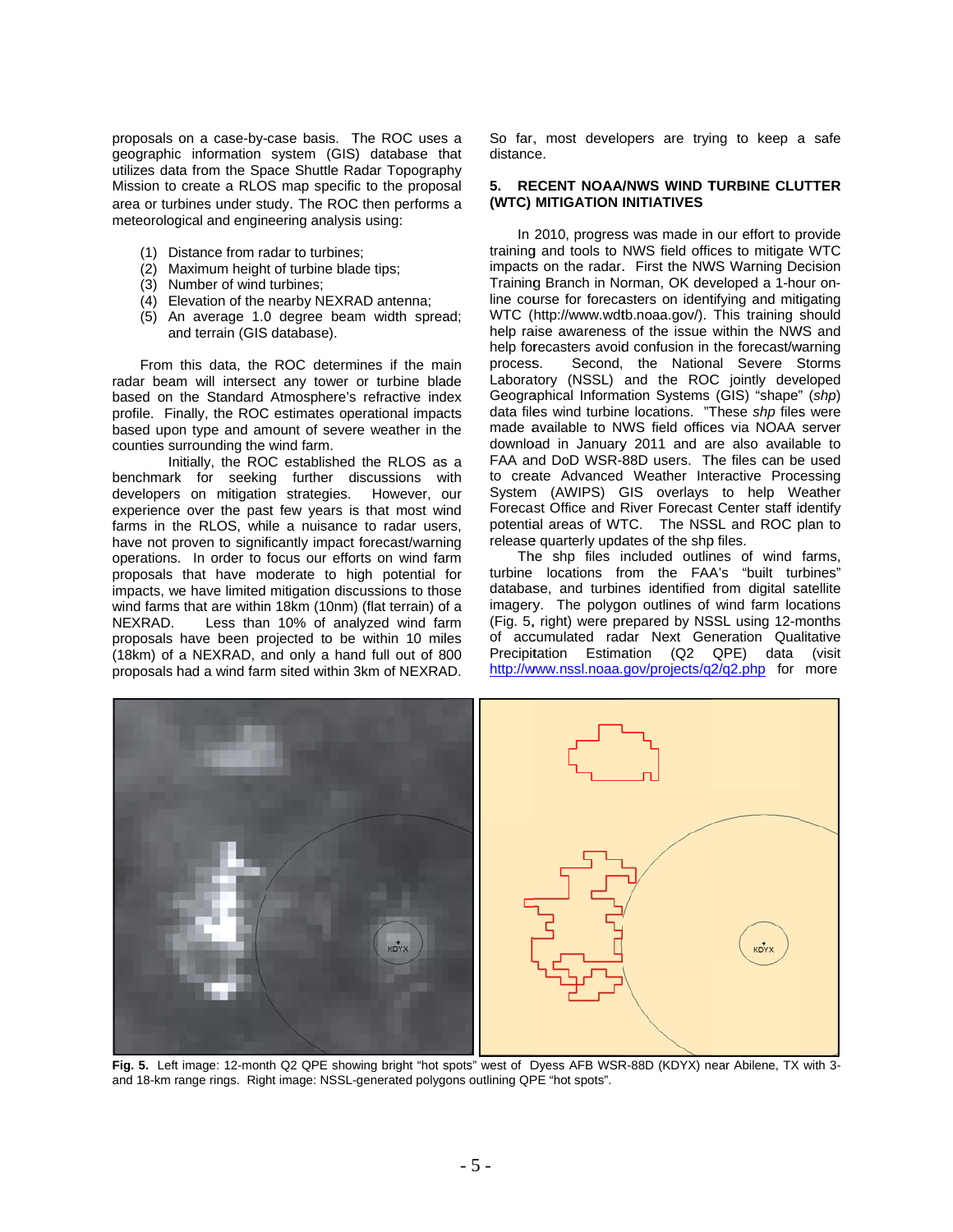Information). The long-term QPE data show a "hot spot" in precipitation accumulation due to the anomalous high reflectivity associated with WTC and other causes (Fig.5, left image). Parameter-elevation Regressions on Independent Slopes Model (PRISM) climate precipitation data for the same 12-month period was used to help flag QPE grid cells with unusually high values. Wind turbine point location data were overlaid on the 12-month QPE to determine if the flagged areas were induced by wind turbine clutter. The NSSL then enclosed these wind-farm-induced hotspots with polygons within a *shp* file.

Along with education and awareness, the ROC continued its collaboration with other Federal agencies to leverage off of their progress. We are working with the DHS, DoD, and FAA to develop a quantitative "Radar-Wind Turbine Interaction Model" that will more accurately and objectively determine the impacts of wind turbines (current and proposed) on various federal radar systems, including the NEXRAD. The contract for this modeling effort was recently awarded. The ROC is also participating in an Interagency Task Force (DOE, DOD, DHS, FAA, NOAA, others) to define the most promising short-, medium-, and long-term strategies for mitigating WTC. The ROC continued to work with some wind energy developers and NOAA's General Counsel Office to develop a Letter of Intent template for brief operational curtailment of turbines in critical weather situations. Operational curtailment is particularly useful in locations with limited severe weather and where wind farms are located between 3 and 18km from the radar.

A recent study by the Atmospheric Radar Research Center ((ARRC): http://arrc.ou.edu) at the University of Oklahoma, with limited funding from the ROC, looked at using base radar data and a fuzzy logic-based algorithm to automatically identify wind turbine clutter in near real time. In addition to detection, the ARRC is exploring signal processing methods based on real-time, wind turbine telemetry-based algorithms. These knowledgebased techniques would exploit wind turbine data of blade rotation rate, orientation, etc., and are a good example of the benefits of collaboration with wind farm operators. Studies have also been conducted on the potential mitigation benefits of phased-array radar (Fig. 6), and other foundational studies are in progress using a controlled laboratory environment with scaled turbine models and dual-polarized scatterometers (Fig. 7).

### **6. A WAY FORWARD FOR COMPATIBLE WIND ENERGY DEVELOPMENT**

 Our current strategy is three-fold and consists of education and awareness, the development of shortterm mitigation strategies, and the development of longterm solutions. First, we must continue educating the wind energy industry, weather forecasters and other radar users on the potential impacts of wind farms on NEXRAD weather radars. Second, we need to develop radar-based techniques for identifying and mitigating WTC and provide tools to field forecasters. Similarly, we should work with wind energy developers to develop

wind farm based mitigation strategies, such as operational curtailment of turbines during severe weather, and the sharing of wind farm meteorological tower weather data. The third strategy involves collaboration with wind energy industry, individual developers, other federal agencies, and academia to fund research on WTC mitigation and develop shortterm and long-term mitigation strategies/techniques.

The ROC is supporting a wind industry desire for a national "clearing house" for developers to submit wind farm proposals to all federal agencies with radar assets – e.g. DHS, DoD, FAA, and NOAA. This clearinghouse would function similar to the FAA's Obstruction Evaluation Office for determining obstructions in navigable airspace.

New funding is needed to help develop radar-based and/or wind-turbine based solutions. Radar-based mitigation funding could be used to develop signal processing technology that eliminates WTC (a difficult technical challenge for which there may not be a solution) and, perhaps, build additional gap-filler radars for impacted areas. Wind turbine-based mitigation funding could be used to develop radar-friendly "stealthy" wind turbine blades and towers, provide supplemental surface weather data (precipitation, temperature, dew point, pressure, 10-meter wind speed and direction) transmitted automatically from the wind farm to the NWS to compensate for the wind-farmcontaminated radar data.

## **7. SUMMARY**

NEXRAD is a key tool of the NOAA NWS warning and forecast system, providing critical life-saving and resource protection data to multiple federal agencies and the public. Experience with established wind farms located in NEXRAD RLOS has shown that wind turbine clutter impacts the radar reflectivity, velocity, and spectrum width data as well as internal algorithms that generate alerts and derived weather products, such as precipitation estimates. The severity of impacts depends on many factors, but in general, wind farm impacts to the NEXRAD exponentially increase as the separation distance between them decreases, especially within 18km. NOAA's NWS supports the responsible development of wind energy and wants to work with the wind energy industry to avoid potential impacts to the NEXRAD radar network and to find technical solutions to the radar interference issue. The NWS is collaborating with the wind industry and other federal agencies to develop both radar-based and windturbine–based mitigation solutions. On the radar side, the NWS has developed tools and training for radar operators and data users to identify WTC. The NWS is funding studies on radar-based signal processing solutions to initially identify and flag wind farm contaminated data, and eventually filter them from the real weather data. The NWS is also working directly with some wind energy developers on wind turbinebased mitigation, including the possible curtailment of turbine operations during severe weather and the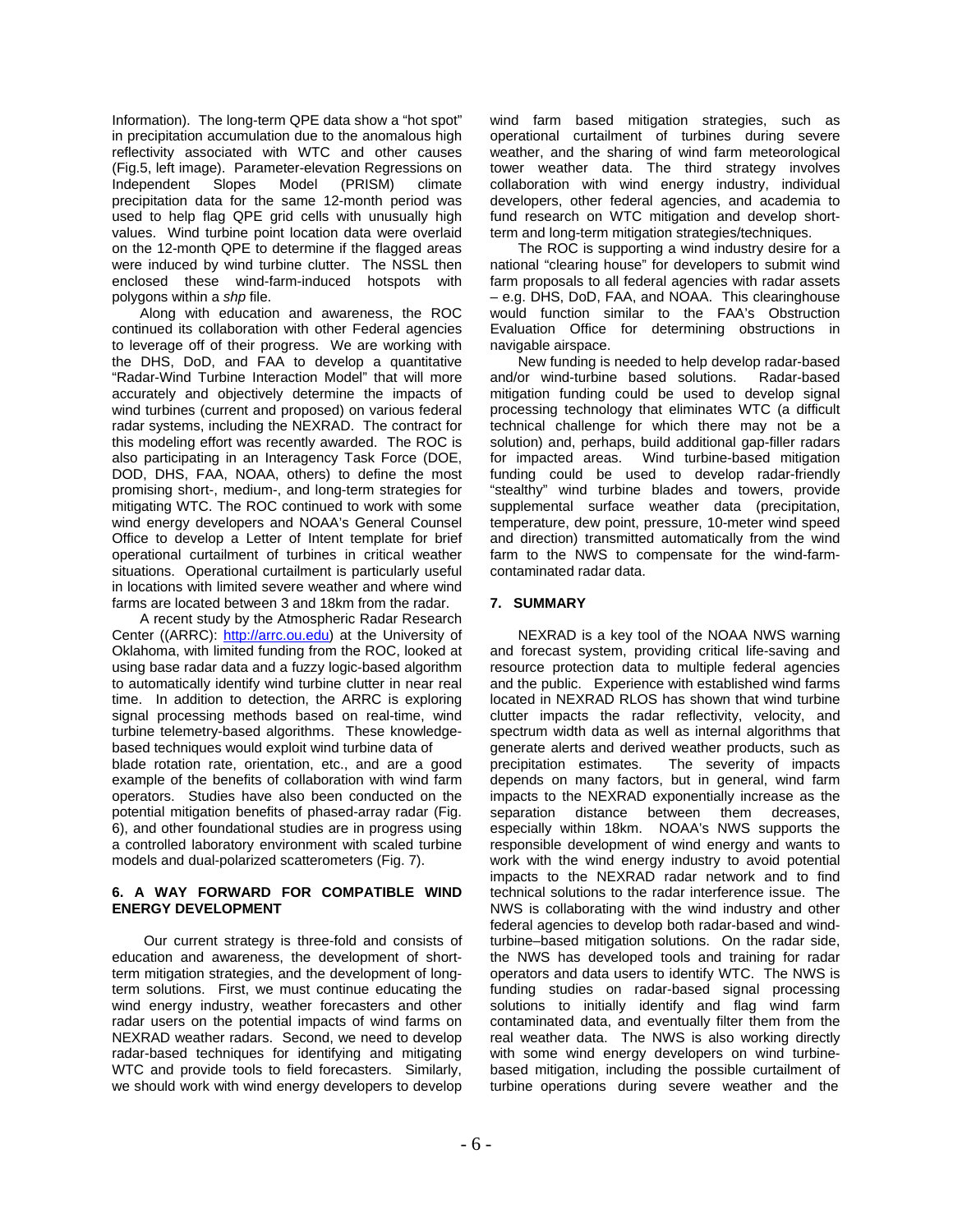

Fig 6. Illustration of numerical simulation scheme used (left) along with typical output from the Simulator (right). Using this method, it is possible to produce individual time series data from each element of a phased array radar (adapted from Cheong et al. 2008). (Courtesy of the OU ARRC)



Fig 7. Model wind turbine (left) and 10 GHz dual-polarized scatterometer (right) in the ARRC Lab at the University of Oklahoma. (Courtesy of the OU ARRC)

sharing of wind farm met tower data. Wind energy and weather radars can coexist through cooperation. Our email is: wind.energy.matters@noaa.gov.

## 8. RELATED WEB SITES

Federal Aviation Administration Obstruction Evaluation / Airport Airspace Analysis (OE/AAA): https://www.oeaaa.faa.gov/oeaaa/external/portal.jsp

National Telecommunications and Information Administration (NTIA) Interdepartmental Radio Advisory Committee (IRAC): http://www.ntia.doc.gov/osmhome/irac.html

University of Oklahoma Atmospheric Radar Research Center: http://arrc.ou.edu/

WSR-88D Radar Operations Center Wind Farm-Radar Interaction Page: http://www.roc.noaa.gov/windfarm/windfarm\_index.asp

### 9. REFERENCES

- American Wind Energy Association, 2008: Wind Energy Siting Handbook, 183 pp.
- American Wind Energy Association, 2008: Wind Energy for a New Era-An Agenda for the New President and Congress, 24 pp.
- Burgess, D. W., T. Crum, and R. J. Vogt, 2008: Impacts of wind farms on WSR-88D Operations. Preprints,  $24th$  Int. Conf. on Interactive Information Processing Systems (IIPS) for Meteorology, Oceanography, and Hydrology, New Orleans, LA, American Meteorological Society, Paper 6B.3.
- Cheong, B. L., R. Palmer, M. Xue, 2008: A Time Series Radar Simulator Based on High-Resolution Atmospheric Models, Journal of Atmospheric and Oceanic Technology, 25, 230-243.
- Department of Defense, 2006: Report to the Congressional Defense Committees, The Effect of Windmill Farms on Military Readiness, 62 pp.